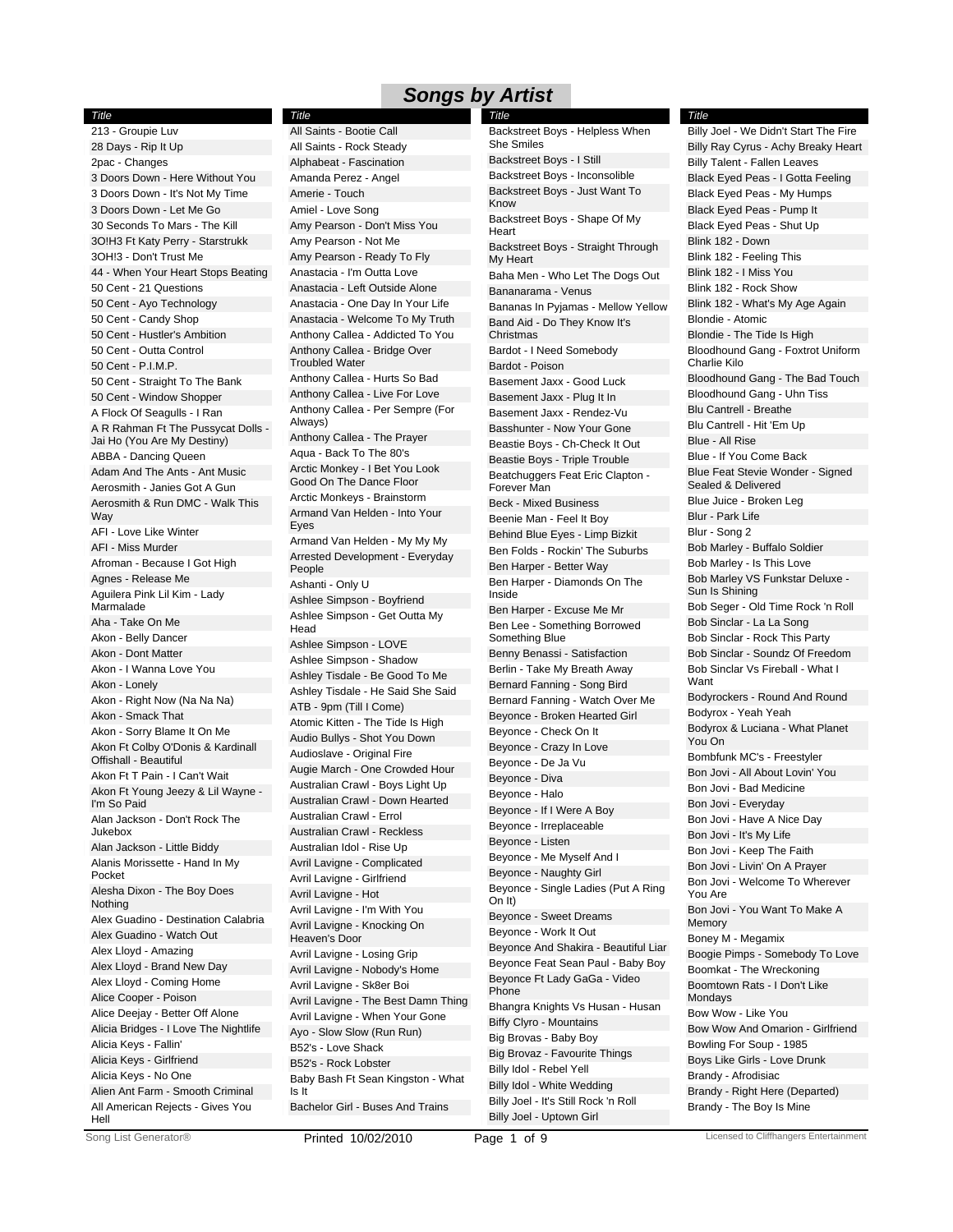#### *Title*

Brian McFadden - Like Only A Woman Can Brian McFadden - Twisted Brick And Lace - Love Is Wicked Britney Spears - 3 Britney Spears - Baby One More Time Britney Spears - Break The Ice Britney Spears - Everytime Britney Spears - Gimme More Britney Spears - I Love Rock 'n Roll Britney Spears - If U Seek Amy Britney Spears - I'm A Girl Not Yet A Woman Britney Spears - Piece Of Me Britney Spears - Radar Britney Spears - Stronger Britney Spears - Toxic Britney Spears - Womanizer Britney Spears & Madonna - Me Against The Music Brooke Fraser - Lifeline Brooklyn Bounce - Sex, Bass Rock 'n Roll Brooks & Dunn - Boot Scootin' Boogie Bruce Springsteen - Born In The USA Bruce Springsteen - Born To Run Bruce Springsteen - Dancing In The Dark Bruce Springsteen - Girls In Their Summer Clothes Bryan Adams - Summer Of 69 Bryan Ferry - Let's Stick Together Buckcherry - Sorry Buggles - Video Killed The Radio **Star** Bumblebeez - Dr Love Busta Rhymes - Don't Touch Me (Throw Da Water One Em) Busta Rhymes - I Know What You Want Busta Rhymes - I Love My Chick Busta Rhymes - Touch It Butterfingers - Get Up Outta The Dirt Cake - Short Skirt Long Jacket Calvin Harris - Ready For The Weekend Cameo - Word Up Camille Jones Vs Fedde Le Grand - The Creeps Candice Alley - Falling Cascada - Evacuate The Dancefloor Cascada - Fever Cascada - Truly Madly Deeply Cascada - What Hurts The Most Casey Donovan - Listen With Your **Heart** Casey Donovan - Whats Going On Cassie - Long Way 2 Go Cassie - Me & You Cassie Davis - Do It Again Cassie Davis - Like It Loud Cast Of Britannia High - Start Of Something

Chamillionaire Ft Slick Rick - Hip Hop Police Che Nelle Ft Cham - I Fell In Love With The DJ Chemical Brothers - Galvanize Chemical Brothers - Hey Boy Hey **Girl** Cher - Believe Cher - If I Could Turn Back Time Chicago - Hard Habit To Break Chicago - If You Leave Me Now Chicane - Don't Give Up Chicane - Stoned In Love Chicane Ft Natasha Bedingfield - Bruised Water Chingy - Balla Baby Chingy - Dem Jeans Chingy - Holidae In Chingy - One Call Away Chingy - Pullin' Me Back Chingy - Right Thurr Chloe - Crash Chris Brown - Forever Chris Brown - Kiss Kiss Chris Brown - Run It Chris Brown - Wall To Wall Chris Brown - With You Chris Brown Ft Keri Hilson - Superhuman Chris Brown Ft Lil Wayne - I Can Transform Ya Chris Cornell - You Know My Name Chris Cornell Ft Timbaland - Part Of Me Chris Daughtry - It's Not Over Chris Isaak - Dancin' Chris Isaak - Wicked Game Chris Lake - Changes Christian Alexander Ft Ja Rule - Too Fine Christina Aguilera - Aint No Other Man Christina Aguilera - Candyman Christina Aguilera - Can't Hold Us Down Christina Aguilera - Car Wash Christina Aguilera - Come On Over Christina Aguilera - Dirrty Christina Aguilera - Fighter Christina Aguilera - Genie In A Bottle Christina Aguilera - Hurt Christina Aguilera - Keeps Gettin Better Christina Aguilera - The Voice Within Christine Anu - My Island Home Chumbawamba - Tubthumping Ciara - 1,2 Step Ciara - Goodies Ciara - Oh Ciara Ft Justin Timberlake - Love Sex Magic Ciara Ft Missy Elliot - Work Cobra Starship Ft Leighton Meester - Good Girls Go Bad Colbie Caillat - Fallin For You *Title* Chamillionaire Ft Krayzie Bone - Ridin'

Cold Chisel - All I Wanna Do Cold Chisel - Bow River Cold Chisel - Cheap Wine Cold Chisel - Choir Girl Cold Chisel - Flame Trees Cold Chisel - Khe Sahn Coldplay - Fix You Coldplay - God Put A Smile Upon Your Face Coldplay - Life In Technicolour II Coldplay - Lost Coldplay - Speed Of Sound Coldplay - Talk Coldplay - The Hardest Part Coldplay - Yellow Coolio - Ganstas Paradise Corinne Bailey Rae - Put On Your Records Corinne Bailey Rae - Trouble Sleeping Corrs - Irresistable Corrs - Runaway Craig David - 6 Of 1 Thing Craig David - 7 Days Craig David - Fill Me In Craig David - Hot Stuff Craig David - Insomnia Craig David - Unbelievable Craig David - Whats Your Flava Craig David And Sting - Rise & Fall Cranberries - Linger Crazy Frog - Axel F Crazy Frog - Popcorn Crazy Town - Butterfly Creed - With Arms Wide Open Cristian Alexanda - Party Anthem Crowded House - Better Be Home Soon Crowded House - Don't Dream It's Over Crowded House - Dont Stop Now Crowded House - Something So Strong Culture Club - Do You Really Want To Hurt Me Culture Club - Karma Chameleon Cut Copy - Lights & Music Cute Is What We Aim For - The Curse Of Curves Cyndi Lauper - She Bop D12 - My Band D12 - Purple Pills D4L - Laffy Taffy Daddy Cool - Eagle Rock Daddy Yankee - Gasolina Daddy Yankee Ft Fergie - Impacto Damien Leith - 22 Steps Damien Leith - Night Of My Life Damien Leith - To Get To You Dan Le Sac Vs Scroobious Pip - Thou Shalt Always Kill Daniel Bedingfield - Gotta Get Thru This Daniel Merriweather - Change Daniel Powter - Bad Day *Title* Colby Cailliat - Bubbly

### Dannii Minogue - Don't Wanna Lose This Groove Dannii Minogue - Perfection Dannii Minogue - So Under Pressure Dannii Minogue - You Wont Forget About Me Dannii Minogue Vs Jason Nevins - Touch Me Like That Dante Thomas - Miss California Darren Hayes - Darkness Darren Hayes - So Beautiful Daryl Braithwaite - As The Days Go By Daryl Braithwaite - Horses Daryl Braithwaite - One Summer Daughtry - No Surprise Dave Matthews Band - Everyday Dave Spoon Ft Lisa Maffia - Bad Girl David Bowie - China Girl David Guetta - Everytime We Touch David Guetta - Love Is Gone David Guetta - Tomorrow Can Wait David Guetta Ft Akon - Sexy Chick David Guetta Ft Estelle - One Love David Guetta Ft Kelly Rowland - When Love Takes Over David Hasselhoff - Jump In My Car David Lee Roth - California Girls De La Soul - Me Myself And I Dead Or Alive - You Spin Me Round Dean Geyer - If You Don't Mean It Dee-Lite - Groove Is In The Heart Deep Blue Something - Breakfast At Tiffanys Deep Dish - Flashdance Deep Purple - Hush Dei Hamo - We Gon Ride Delta Goodrem - Almost Here Delta Goodrem - Be Strong Delta Goodrem - Believe Again Delta Goodrem - Born To Try Delta Goodrem - I Can't Break It To My Heart Delta Goodrem - In This Life Delta Goodrem - Innocent Eyes Delta Goodrem - Little To Late Delta Goodrem - Mistaken Identity Delta Goodrem - Not Me Not I Delta Goodrem - Out Of The Blue Delta Goodrem - Predictable Delta Goodrem - Together We Are One Delta Goodrem - You Will Only Break My Heart Demi Lovato - Get Back Destiny's Child - Bootylicious Destiny's Child - Cater 2 U Destiny's Child - Independent Women Destiny's Child - Lose My Breath Destiny's Child - Say My Name Destiny's Child - Soldier Destiny's Child - Survivor Devo - Whip It Daniel Powter - Free Loop

*Title*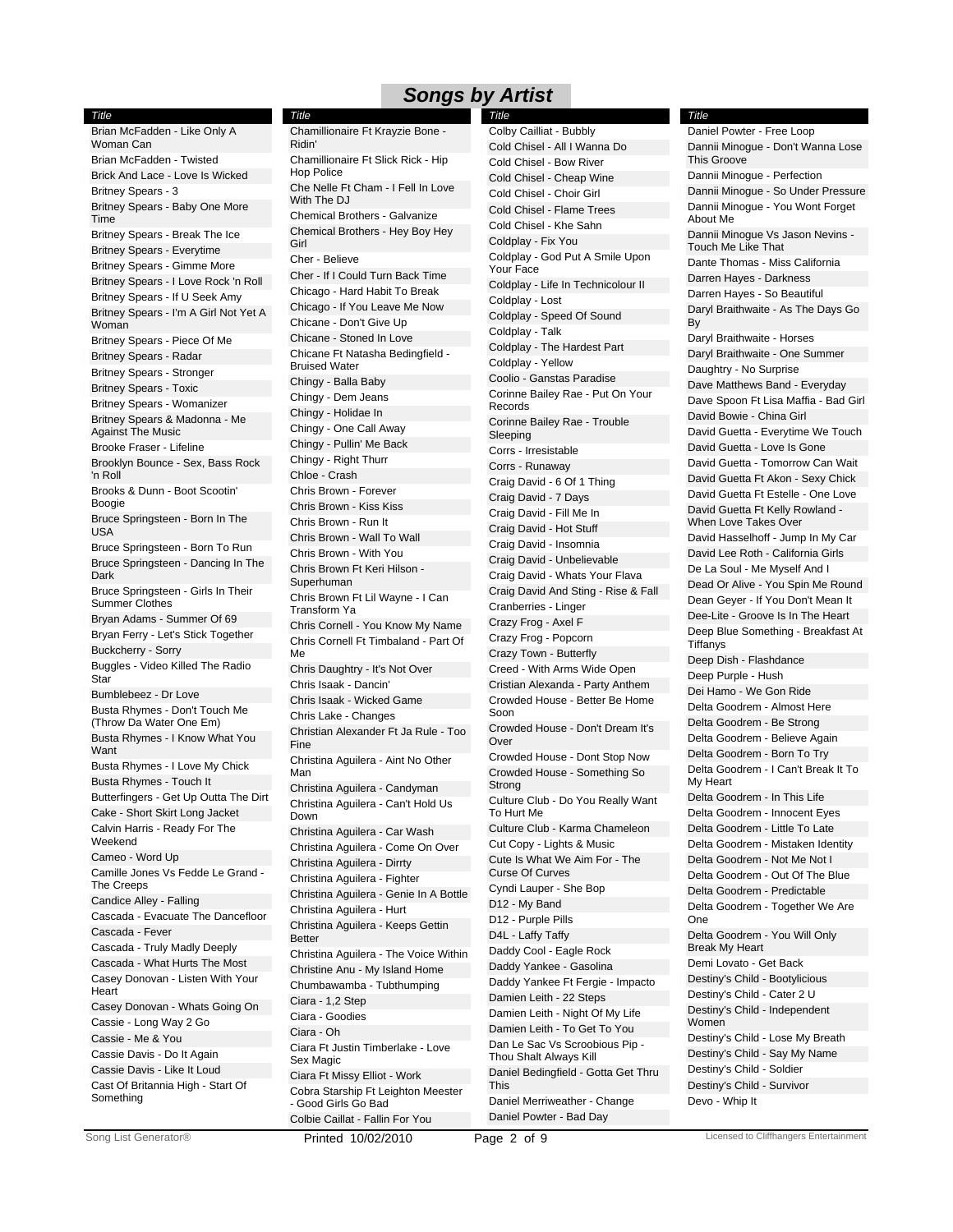*Title* Dexys Midnight Runners - Come On Eilieen Dido - Don't Leave Home Dido - Life For Rent Dido - Sand In My Shoes Dido - White Flag Dire Straits - Money For Nothing Dire Straits - Sultans Of Swing Dire Straits - Twisting By The Pool Dire Straits - Walk Of Life Dirty South Vs Evermore - It's Too Late Disco Montego - Beautiful Disco Montego - Magic Disco Montego - U Talkin' To Me Divinyls - I Touch Myself Dixie Chicks - Landslide Dixie Chicks - Not Ready To Make Nice Dixie Chicks - Ready To Run Dixie Chicks - Top Of The World Dixie Chicks - Travelin' Soldier Dizzee Rascal - Bonkers Dizzee Rascall Ft Chrome & Calvin Harris - Holiday DJ Otzi - Hey Baby DJ Peril - It's About To Blow DJ Sammy - Boys Of Summer DJ Sammy - Heaven DJ Sneak - Fix My Sink Doman & Gooding Ft Dru & Lincoln - Runnin Don Henley - Boys Of Summer Dru Hill - How Deep Is Your Love DT8 Project - The Sun Is Shining Ducksauce - Anyway Duffy - Mercy Dukes Of Windsor - Its A War Duran Duran - (Reach Up For The) Sunrise Duran Duran - Girls On Film Duran Duran - Hungry Like The Wolf Duran Duran - Rio Dutch - My Time Dwight Yoakam - It Only Hurts When I Cry Dwight Yoakam - Little Sister Dwight Yoakam - Suspicious Minds Earth Wind & Fire - Boogie **Wonderland** Earth Wind & Fire - September Easybeats - Friday On My Mind Eiffel 65 - Blue Elan - Midnight Electrovamp - Dont Like The Vibe In The VIP Elton John - I'm Still Standing Elvis Presley - Jailhouse Rock Elvis Presley - Rubberneckin' Elvis VS JXL - A Little Less Conversation Eminem - Ass Like That Eminem - Beautiful Eminem - Business Eminem - Cleaning Out My Closet Eminem - Just Lose It

Eminem - Lose Yourself Eminem - Stan Eminem - When I'm Gone Eminem - Without Me Emma Bunton - What Took You So Long Empire Of The Sun - We Are The People End Of Fashion - Lock Up Your **Daughters** End Of Fashion - O Yeah Enrique Igesias - Escape Enrique Iglesias - Can You Hear Me Enrique Iglesias - Do You Know Enrique Iglesias - Not In Love Enrique Iglesias Ft Sarah Connor - Takin Back My Love Enrique Iglesias Ft Sean Garrett - Away Eric Clapton - Layla Eric Clapton - Tears In Heaven Eric Hutchinson - Ok It's Alright With Me Eric Hutchinson - Rock N Roll Eric Prydz - Call On Me Erik E - The Beat Is Rockin Eskimo Joe - Breaking Up Eskimo Joe - Don't Let Me Down Eskimo Joe - Foreign Land Eskimo Joe - New York Eskimo Joe - Older Than You Eskimo Joe - Sarah Estelle - 1980 Estelle Ft Kanye West - American Boy Eurogliders - We Will Together Eurythmics - Sweet Dreams Eurythmics And Aretha Franklin - Sisters Are Doing It For Themselves Eva Simmons - Silly Boy Evanescence - Bring Me To Life Evanescence - Call Me When Your Sober Evanescence - Everybody's Fool Evanescence - Good Enough Evanescence - Lithium Evanescence - My Immortal Evanescence - Sweet Sacrifice Eve & Gwen Stefani - Let Me Blow Ya Mind Eve Ft Sean Paul - Give It To You Everclear - Santa Monica Evermore - Boys And Girls Evermore - Lights Sorrounding You Evermore - Running Fabolous - Can't Let You Go Fabolous - Into You Faith Hill - Breathe Faith Hill - Take Me As I Am Faith No More - Easy Faith No More - Epic Faithless - Bombs Faithless - Mass Destruction Faker - This Heart Attack *Title* Eminem - Like Toy Soldiers

Fall Out Boy - I Don't Care Fall Out Boy - Im Like A Lawyer Me And You Fall Out Boy - The Take Over The Breaks Over Fall Out Boy - This Aint A Scene Fall Out Boy - Thnks Fr Th Mmrs Fall Out Boy - What A Catch Donnie Fat Boy Slim - Praise You Fat Boy Slim - Right Here Right Now Fat Boy Slim - Sunset (Bird Of Prey) Fatman Scoop - Be Faithful Fedde Le Grand - 3 Minutes To Explain Fedde Le Grand - Let Me Be Real Fergie - Big Girls Don't Cry Fergie - Clumsy Fergie - Fergalicious Fergie - Glamourous Fergie - London Bridge Ferry Corsten - Junk Field Mob Ft Ciara - So What Figgkidd - I Gotta Know Filter - Take A Picture Finger Eleven - Falling On Finger Eleven - Paralyzer Five - If Ya Getting Down Five & Queen - We Will Rock You Five For Fighting - Superman Flaming Lips - She Don't Use Jelly Fleetwood Mac - Little Lies Fleetwood Mac - Seven Wonders Flo Rida - Sugar Flo Rida Ft Kesha - Right Round Flo Rida Ft Nelly Furtado - Jump Flo Rida Ft T Pain - Low FNP Vs Gabrielle - Dreams Foo Fighters - All My Life Foo Fighters - Best Of You Foo Fighters - DOA Foo Fighters - Learn To Fly Foo Fighters - Long Road To Ruin Foo Fighters - Low Foo Fighters - No Way Back Foo Fighters - Pretender Foo Fighters - Wheels Foreigner - I Want To Know What Love Is Foreigner - Waiting For A Girl Like You Forrest - Rock The Boat Fort Minor - Believe In Me Fountains Of Wayne - Stacy's Mom Fragma - Tosca's Miracle Frank Sinatra - New York New York Frankee - F U Right Back Frankie Goes To Hollywood - Relax Franz Ferdinand - No You Girls Franz Ferdinand - Take Me Out Franz Ferdinand - The Fallen Free - All Right Now (Live) Freemasons - Love On My Mind Freemasons - Rain Down Love Freestylers - Get A Life *Title* Fall Out Boy - Beat It

Fugees - Killing Me Softly Gabriel Cilmi - Dont Wanna Go To Bed Now Gabriella Cilmi - Sweet About Me Gabrielle - Out Of Reach Garbage - Breaking Up The Girl Garbage - Cherry Lips Garbage - Shut Your Mouth Garbage - Stupid Girl Garth Brooks - Thunder Rolls Gavin Degraw - Follow Through Gavin DeGraw - I Don't Want To Be Gavin Degraw - In Love With A Girl George - Breathe In Now George Michael - Faith George Michael - Flawless George Michael - I Want Your Sex George Michael - Outside George Michael - Too Funky George Michael & Mary J Blige - As George Strait - Carrying Your Love With Me George Thorougood - Bad To The Bone George Thorougood - Treat Her **Right** Geri Halliwell - It's Raining Me Gia Farrell - Hit Me Up Girlband - Electric Girlband - Party Girl Girls Aloud - Biology Glee Cast - Don't Stop Beleiving Global DeeJays - What A Feeling Gloria Gaynor - I Will Survive Gnarles Barkley - Who Cares Goo Goo Dolls - Iris Good Charlotte - Dance Floor Anthem Good Charlotte - I Just Wanna Live Good Charlotte - Keep Your Hands Off My Girl Good Charlotte - Little Things Good Charlotte - Predictable Good Charlotte - The Chronicles Of Life And Death Good Charlotte - The Young And The Hopeless Gorillaz - Clint Eastwood Gorillaz - Dare Gorillaz - Dirty Harry Gossip - Heavy Cross Green Day - American Idiot Green Day - Boulevard Of Broken Dreams Green Day - Jesus Of Suburbia Green Day - Minority Green Day - Redundant Green Day - Time Of Your Life Green Day - Wake Me Up When September Ends Green Day - When I Come Around Green Day - Working Class Hero Greenday - 21 Guns Greenday - Know Your Enemy Fuel - Shimmer

*Title*

Fall Out Boy - America Suitehearts

Printed 10/02/2010 Page 3 of 9 Licensed to Cliffhangers Entertainment

Grinspoon - Better Off Alone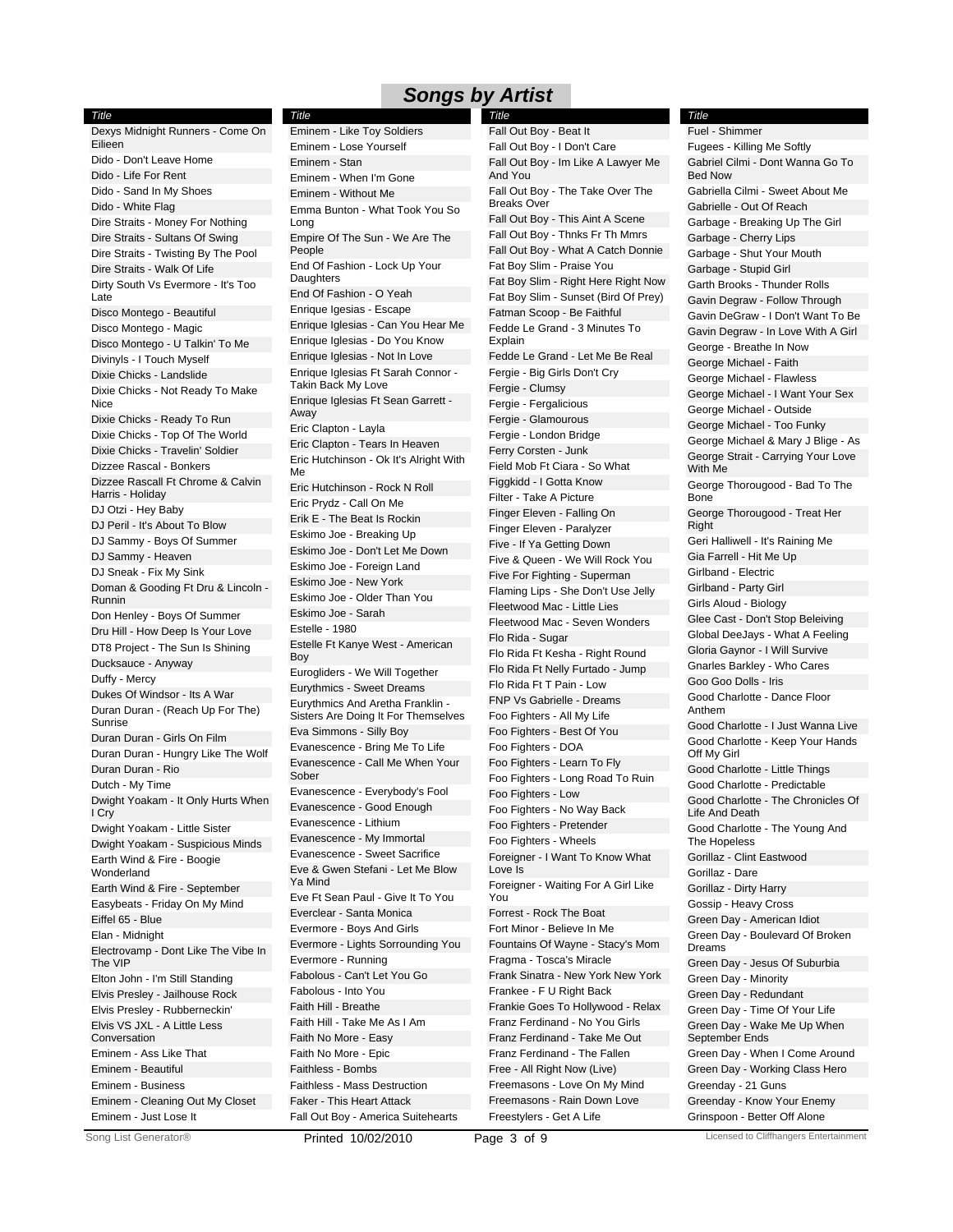*Title*

Grinspoon - Black Tattoo Grinspoon - Just Ace Grinspoon - Minute By Minute Grinspoon - No Reason Groove Armada - Get Down Groove Armada - I See You Baby Groove Armada - Song 4 Mutya Gummi Bear - Im Your Funny Bear Guns 'n Roses - Knockin' On Heavens Door Guns 'n Roses - Live And Let Die Guns 'n Roses - November Rain Guns 'n Roses - Paradise City Guns 'n Roses - Patience Guns 'n Roses - Welcome To The **Jungle** Guru Josh Project - Infinity 2008 Guy Sabastian - All I Need Is You Guy Sabastian - Angels Brought Me **Here** Guy Sebastian - Cover On My Heart Guy Sebastian - Elevator Love Guy Sebastian - In The Midnight Hour Guy Sebastian - Kryptonite Guy Sebastian - Like It Like That Guy Sebastian - Oh Oh Guy Sebastian - Out With My Baby Guy Sebastian - Taller Stronger Better Gwen Stefani - 4 In The Morning Gwen Stefani - Cool Gwen Stefani - Luxurious Gwen Stefani - Now That You Got It Gwen Stefani - Rich Girl Gwen Stefani - The Sweet Escape Gwen Stefani - What You Waiting For Gwen Stefani - Wind It Up Gwyneth Palthrow & Huey Lewis - Cruisin' Gym Class Heroes - Clothes Off Gym Class Heroes - Cupids Chokehold Gym Class Heroes - The Queen And I Gym Class Heroes Ft Estelle - Guilty As Charged Hairspray - You Cant Stop The Beat Hall & Oates - Man Eater Hampton The Hampster - Hampster **Party** Hampton The Hampster - Thank God I'm A Country Boy Hi Tack - Say Say Say High School Musical - What Time Hilary And Haylie Duff - Our Lips Are Sealed Hilary Duff - Beat Of My Heart Hilary Duff - Fly Hilary Duff - Playing With Fire Hilary Duff - Someone's Watching Over Me Hilary Duff - With Love Hillary Duff - Wake Up Hilltop Hoods - Chase That Feeling Hilltop Hoods - Still Standing

Hinder - Lips Of An Angel Hinder - Use Me Hole - Be A Man Holly Dolly - Dollys Song Holly Valance - Down Boy Holly Valance - Kiss Kiss Holly Valance - Naughty Girl Holly Valance - State Of Mind Hoobastank - The Reason Hoobastank Ft Vanessa Amorosi - The Letter Hoodoo Gurus - So Tired Of Waking Up Tired Hoodoo Gurus - What's My Scene Hook N Sling - The Best Thing 2008 Hot Action Cop - Fever For The Flava Hot Chocolate - Everyone's A **Winner** Hot Chocolate - You Sexy Thing Houston Chingy Nate Dogg - I Like That Huey Lewis & The News - The Power Of Love Human Nature - He Don't Love You Human Nature - When You Say You Love Me Hunters & Collectors - Throw Your Arms Around Me Icehouse - Great Southern Land Ida Corr Vs Fedde Le Grand - Let Me Think About It Ida Maria - I Like You So Much Better When Your Naked Iglu & Hartley - This City Iio - Rapture Ike & Tina Turner - Nutbush City Limits Inaya Day - Breakaway Incubus - Anna Molly Incubus - Are You In Incubus - Megalomaniac Incubus - Wish You Were Here Internal - Paris To Berlin Invertigo - Chances Are INXS - Afterglow INXS - Elegantly Wasted INXS - I Need You Tonight INXS - I Send A Message INXS - Never Let You Go INXS - Never Tear Us Apart INXS - New Sensation INXS - Original Sin INXS - Perfect Strangers INXS - Pretty Vegas INXS - What You Need Irene Cara - Fame Ironik Ft Chipmunk & Elton John - Tiny Dancer J Holiday - Bed J Lo Ft LL Cool J - Control Myself J Wess - Luv Ya J Wess - What Chu Want Ja Rule - Always On Time Ja Rule - Clap Back Hinder - Better Than Me

Jack Black - School Of Rock Jack Johnson - If I Had Eyes Jack Johnson - Sitting Waiting **Wishing** Jack Johnson - Taylor Jack Johnson - Upside Down Jack's Mannequin - The Resolution Jagged Edge - Let's Get Married Jagged Edge - Where The Party At Jamelia - Beware Of The Dog Jamelia - Something About You Jamelia - Stop Jamelia - Superstar Jamelia - Thank You James Blunt - 1973 James Blunt - Goodbye My Lover James Blunt - Wisemen James Doman - Everything's Gonna Be Alright James Morrison - Broken Strings James Morrison - Wonderful World James Morrison - You Give Me Something James Morrison - You Make It Real Jamie Foxx - Unpredictable Jamie Foxx Ft T I - Just Like ME Jamie Foxx Ft T-Pain - Blame It Jamiroquai - (Don't) Give Hate A Chance Jamiroquai - Cosmic Girl Jamiroquai - Feels Just Like It **Should** Jamiroquai - Little L Jamiroquai - Runaway Jamiroquai - You Give Me Something Jamoriquai - Main Vein Janet Jackson - Call On Me Janet Jackson - Doesn't Really Matter Janet Jackson - Feedback Janet Jackson - So Excited Janet Jackson - Someone To Call My Lover Janet Jackson & Missy Elliot - Son Of A Gun Jason Derilo - Watcha Say Jason Mraz - Beauty In Ugly Jason Mraz - Make It Mine Jason Mraz & Colby Caillat - Lucky Jay Sean Ft Lil Wayne - Down Jay Z - Roc Boys Jay-Z - Change Clothes Jay-Z Ft Alicia Keys - Empire State Of Mind Jay-Z Ft Kanye West & Rihanna - Run This Town Jazzy Jeff & The Fresh Prince - Boom Shake The Room Jeff Buckley - The Last Goodbye Jem - They Jennifer Lopez - Baby I Love U Jennifer Lopez - Do It Well Jennifer Lopez - Hold You Down Jennifer Lopez - I'm Glad *Title* Ja Rule- Wonderful

Jennifer Lopez - I'm Real Jennifer Lopez - Jenny From The Block Jennifer Lopez - Let's Get Loud Jennifer Lopez - Love Don't Cost A Thing Jennifer Lopez - Play Jennifer Love Hewitt - Can I Go Now Jeremih - Birthday Sex Jesse McCartney - Beautiful Soul Jesse McCartney - Get Your Shine On Jesse McCartney - It's Over Jesse McCartney - Leavin Jesse McCartney - Right Where You Are Jesse McCartney - She's No You Jesse McCartney Ft T-Pain - Body Language Jessica Mauboy - Because Jessica Mauboy - Been Waiting Jessica Mauboy - Up Down Jessica Mauboy Ft Flo Rida - Running Back Jessica Simpson - A Public Affair Jessica Simpson - I Think I'm In Love With You Jessica Simpson - Irresistable Jessica Simpson - Let It Snow Jessica Simpson - O Holy Night Jessica Simpson - These Boots Are Made For Walkin' Jessica Simpson - With You Jet - Are You Gonna Be My Girl Jet - Bring It On Back Jet - Look What You've Done Jet - Put Your Money Where Your Jet - Rip It Up Jet - Rollover DJ Jet - She's A Genius Jet - Shine On Jewel - Inuitition Jimmy Barnes - When Your Love Is Gone Jimmy Barnes - Working Class Man (Live) Jimmy Barnes & INXS - Good Times J-Kwon - Tipsy Jo Jo - Baby It's You Jo Jo - Too Little Too Late Joan Armatrading - Drop The Pilot Joel Turner - Knock U Out Joel Turner - These Kids John Cougar Mellencamp - Cherry Bomb John Cougar Mellencamp - Hurt So Good John Cougar Mellencamp - Jack & Diane John Cougar Mellencamp - Lonely Ol' Night John Cougar Mellencamp - ROCK In The USA John Mayer - Bigger Than My Body John Mayer - Clarity Jennifer Lopez - I'm Gonna Be Alright

*Title*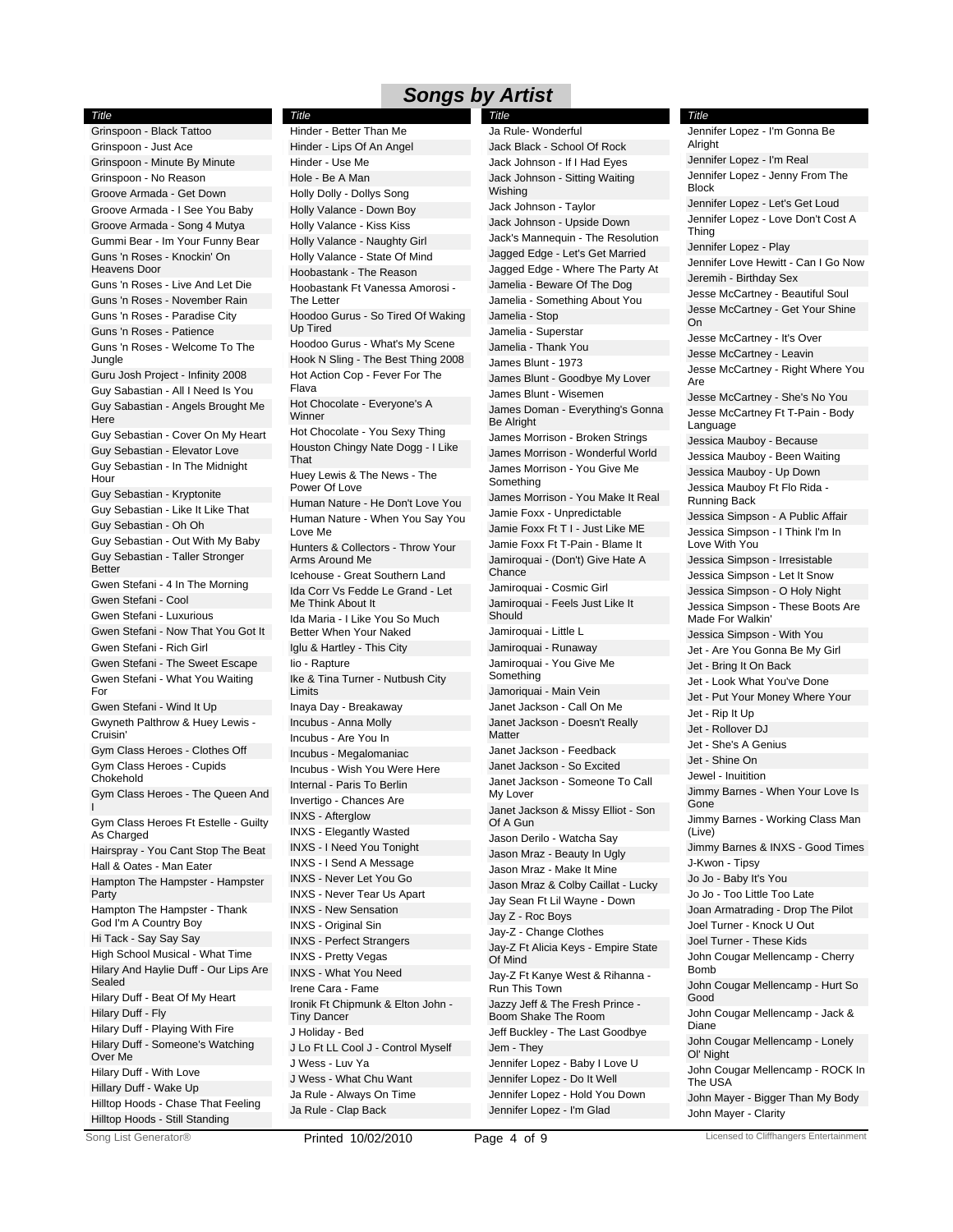*Title* John Mayer - Daughters John Mayer - Waiting On The World To Change John Safran - Not The Sunscreen Song John Williamson - I'll Be Gone John Williamson - Salisbury Street Jonas Brothers - Fly With Me Jonas Brothers - SOS Jordin Sparks - SOS (Let The Music Play) Jordin Sparks - Tattoo Josh Abrahams - Addicted To Bass Joss Stone - Fell In Love With A Boy Joss Stone - Right To Be Wrong Joss Stone - Tell Me About It Joss Stone - You Had Me Joy Division - Love Will Tear Us Apart Juelz Santana - There It Go (The Whistle Song) Junior Senior - Move Your Feet Just Jack - Starz In Their Eyes Justin Timberlake - I'm Lovin' It Justin Timberlake - Like I Love You Justin Timberlake - Lovestoned Justin Timberlake - My Love Justin Timberlake - Rock Your Body Justin Timberlake - Senorita Justin Timberlake - Sexyback Justin Timberlake - Summer Love Justin Timberlake - What Goes Around Kaiser Chiefs - Ruby Kanye West - Gold Digger Kanye West - Good Life Kanye West - Heard Em Say Kanye West - Love Lockdown Kanye West - Stronger Kanye West - Touch The Sky Kaoma - Lambada Kardinal Offishall Ft Akon - **Dangerous** Karl Wolf Ft Culture - Africa Kasabian - Fire Kasey Chambers - Don't Talk Back Kasey Chambers - If I Were You Kasey Chambers - Like A River Kasey Chambers - Million Tears Kasey Chambers - Nothing At All Kasey Chambers - Surrender Kasey Chambers - The Captain Kasey Chambers - True Colours Kat DeLuna Ft Elephant Man - Whine Up Kate Alexa - All I Hear Kate Alexa - Always There Kate Alexa - Somebody Out There Kate Bush - Babooshka Kate Bush - Wuthering Heights Kate DeAraugo - Faded Kate Dearaugo - Maybe Tonight Kate Miller Heidke - Can't Shake It Kate Miller Heidke - Make It Last Kate Miller-Heidke - Last Day On Earth

Kate Nash - Foundation Kate Nash - Pumpkin Soup Katie Noonan - Time To Begin Katrina & The Waves - Walking On Sunshine Katy Perry - Hot N Cold Katy Perry - I Kissed A Girl Katy Perry - Thinking Of You Katy Perry - Waking Up In Vegas Kaylan - Shake It Kayne West - Jesus Walks K-CI & JoJo - All My Life Keith Urban - It's A Love Thing Kelis - Bossy Kelis - Lil Star Kelis - Milkshake Kelis - Millionaire Kelis - Trick Me Kelly Clarkson - Already Gone Kelly Clarkson - Because Of You Kelly Clarkson - Behind These Hazel Eyes Kelly Clarkson - Breakaway Kelly Clarkson - Don't Waste Your Time Kelly Clarkson - I Do Not Hook Up Kelly Clarkson - Low Kelly Clarkson - My Life Would Suck Without You Kelly Clarkson - Never Again Kelly Clarkson - One Minute Kelly Clarkson - Since You've Been Gone Kelly Clarkson - The Trouble With Love Is Kelly Clarkson - Walk Away Kelly Osbourne - Papa Don't Preach Kelly Osbourne - Shut Up Kelly Rowland - Can't Nobody Kelly Rowland - Work Kelly Rowland Ft Eve - Like This Kelly Rowland Ft Travis McCoy - Daylight Ken Hell - Truck Kenny Rogers - Coward Of The **County** Kenny Rogers - Lady Keri Hilson - Energy Keri Hilson Ft Kanye West & Ne-Yo - Knock You Down Keri Hilson Ft Timbaland - Return The Favour Kesha - Tik Tok Kevin Lyttle - Turn Me On Kevin Rudolf Ft Lil Wayne - Let It Rock Kid Cudi - Day N Nite Kid Cudi Ft Kanye West & Common - Make Her Say Kid Rock - All Summer Killing Heidi - Calm Down Killing Heidi - Live Without It Killing Heidi - Mascara Killing Heidi - Wier Kim Carnes - Bette Davis Eyes *Title* Kate Miller-Heidke - Words

Kings Of Leon - Use Somebody Kiss - I Was Made For Loving You Kisschasy - Do-Do's & Whoa-Oh's Kisschasy - Opinions Won't Keep You Warm At Night Kisschasy - Spray On Pants Kool & The Gang - Celebrate Kool & The Gang - Get Down On It Korn - Coming Undone Korn - Did My Time Korn - Freak On A Leash Korn - Here To Stay Korn - Word Up Kristinia DeBarge - Goodbye KT Tunstall - Hold On KT Tunstall - Suddenly I See Kyle - Beautiful Woman Kylie - In My Arms Kylie - Wow Kylie Minogue - 2 Hearts Kylie Minogue - Can't Get You Out Of My Head Kylie Minogue - Chocolate Kylie Minogue - Come Into My World Kylie Minogue - Giving You Up Kylie Minogue - I Believe In You Kylie Minogue - Love At First Sight Kylie Minogue - On A Night Like This Kylie Minogue - Red Blooded Woman Kylie Minogue - Slow Kylie Minogue - Spinning Around La Roux - Bulletproof La Roux - In For The Kill Lady GaGa - Bad Romance Lady GaGa - Eh Eh (Nothing Else I Can Say) Lady GaGa - Love Game Lady Gaga - Paparazzi Lady GaGa - Poker Face Lady GaGa Ft Colby O'Donis - Just Dance Lady Sovereign - Love Me Or Hate Me Ladyhawke - My Delerium Las Ketchup - The Ketchup Song Las Ketchup - The Ketchup Song (Xmas) Laurent Wolf - No Stress Lauryn Hill - Doo Wop (That Thing) Lazyboy - Underwear Goes Inside The Pants LCD - Zorba's Dance Leanne Rimes - Blue Leanne Rimes - Can't Fight The Moonlight Leanne Rimes - How Do I Live Leanne Rimes - Life Goes On Leanne Rimes - One Way Ticket Led Zepplin - Whole Lotta Love Lee Cabrera Feat Alex Cartana - Shake It Lee Harding - Anything For You Lee Harding - Wasabi *Title* Kings Of Leon - Notion

Lee Kernaghan - Spirit Of The Bush Lenny Kravitz - American Woman Lenny Kravitz - Are You Gonna Go My Way Lenny Kravitz - Fly Away Lenny Kravitz - Where Are We Runnin' Leona Lewis - Better In Time Leona Lewis - Bleeding Love Leona Lewis - Happy Leona Lewis - Run Leonardo's Bride - Even When I'm Sleeping Liam Lynch - United States Of Whatever Liberty X - Just A Little Lifehouse - Hanging By A Moment Lil Jon Ft E40 - Snap Your Fingers Lilly Allen - 22 Lilly Allen - LDN Lily Allen - Alfie Lily Allen - Not Fair Lily Allen - Smile Lily Allen - Who'd Have Known Limp Bizkit - Eat You Alive Limp Bizkit - My Generation Limp Bizkit - Rollin' Limp Bizkit - Take A Look Around Lindsay Lohan - Confessions Of A Broken Heart Lindsay Lohan - Rumours Linkin Park - Bleed It Out Linkin Park - Breaking The Habit Linkin Park - Faint Linkin Park - From The Inside Linkin Park - Given Up Linkin Park - In The End Linkin Park - Leave Out All The Rest Linkin Park - New Divide Linkin Park - Numb Linkin Park - Shadow Of The Day Linkin Park - What I've Done Linkin Park & Jay Z - Numb Lionel Ritchie - All Night Long Lisa Mitchell - Coin Laundry Little Birdy - Come On Come On Live - Lightning Crashes Live - Simple Creed Live - The River LMC Vs U2 - Take Me To The Clouds Above LMFAO - I'm In Miami Trick Loleatta Holloway - Love Sensation 06 Lonestar - Amazed Los Del Rio - Macarena Los Del Rio - Macarena Christmas Los Lobos - La Bamba Lo-Tel - Teenager Of The Year Lou Bega - Mambo #5 Louis Armstrong - What A Wonderful World Lovers Electric - Could This Be *Title* Lee Kernaghan - Boys From The Bush

Song List Generator® **Printed 10/02/2010** Page 5 of 9 Licensed to Cliffhangers Entertainment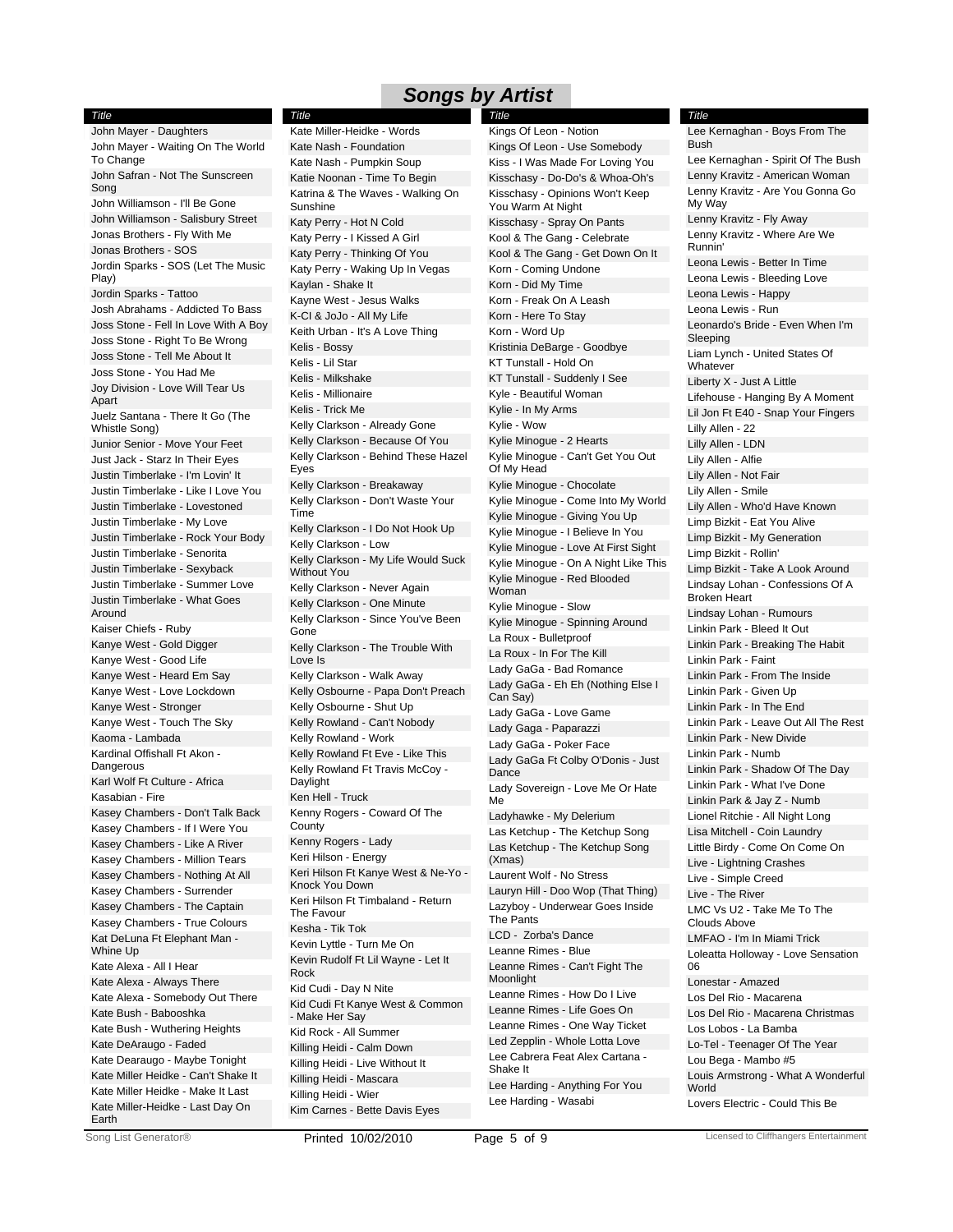*Title*

| Title                                                            |
|------------------------------------------------------------------|
| Ludacris - Pimpin' All Over The<br>World                         |
| Ludacris Ft Chris Brown & Sean<br>Garrett - What Them Girls Like |
| Ludacris Ft Pharrell - Money Maker                               |
| Lumidee - Never Leave You                                        |
| Lupe Fiasco - Superstar                                          |
| Luther Vandross & Janet Jackson -                                |
| The Best Things In Life Are Free<br>M People - Moving On Up      |
| Machine Gun Felatio - Rollercoaster                              |
| Macy Gray - I Try                                                |
| Macy Gray - When I See You                                       |
| Madasun - Don't You Worry                                        |
| Madison Avenue - Don't Call Me<br>Baby                           |
| Madison Avenue - Who The Hell Are<br>You                         |
| Madness - House Of Fun                                           |
| Madness - Our House                                              |
| Madonna - American Life                                          |
| Madonna - Celebration                                            |
| Madonna - Die Another Day                                        |
| Madonna - Don't Tell Me                                          |
| Madonna - Get Together                                           |
| Madonna - Give It To Me                                          |
| Madonna - Holiday                                                |
| Madonna - Hollywood                                              |
| Madonna - Hung Up                                                |
| Madonna - Into The Groove                                        |
| Madonna - Jump                                                   |
| Madonna - Love Profusion                                         |
| Madonna - Music                                                  |
| Madonna - Papa Don't Preach                                      |
| Madonna - Ray Of Light                                           |
| Madonna - Sorry                                                  |
| Madonna - Vogue<br>Madonna - What It Feels Like For A            |
| Girl                                                             |
| Madonna Ft Justin Timberlake - 4<br>Minutes                      |
| Mamma Mia - Gimme Gimme<br>Gimme (A Man After Midnight)          |
| Marco Denmark Ft Casey Barnes -<br>Tiny Dancer                   |
| - All I Want For<br>Mariah Carey -                               |
| Christmas<br>Mariah Carey - Don't Forget About                   |
| Us<br>Mariah Carey - Get Your Number                             |
| Mariah Carey - Obsessed                                          |
| Mariah Carey - Say Something                                     |
| Mariah Carey - Shake It Off                                      |
| Mariah Carey - Touch My Body                                     |
| Mariah Carey - We Belong Together                                |
| Marilyn Manson - This Is The New<br>Shit                         |
| Mario - Here I Go Again                                          |
| Mario - How Could You                                            |
| Mario - How Do I Breath                                          |
| Mario - Let Me Love You                                          |
| Mario Vazquez - Gallery                                          |
| Mario Winans - I Don't Wanna Know                                |
| Marly - You Never Know                                           |
| Maroon 5 - Makes Me Wonder                                       |
| Maroon 5 - Sunday Morning                                        |

Maroon 5 - Won't Go Home Without You Martin Solveig - I Want You Mary J Blige - Just Fine Mary Mary - Shackles (Praise You) Matchbox 20 - All I Need Matchbox 20 - Bright Lights Matchbox 20 - How Far We've Come Mattafix - Big City Life Max Graham Vs Yes - Owner Of A Lonely Heart Meatloaf & Cher - Dead Ringer For Love Meck Vs Leo Sayer - Thunder In My **Heart** Mel C & Lisa Lopez - Never Be The Same Again Melissa Tkautz - Glamorous Life Men At Work - Down Under Mental As Anything - Too Many Times Metallica - Enter Sandman Metallica - Nothing Else Matters Metallica - One Metallica - St Anger Metallica - The Unforgiven Metallica - Whiskey In The Jar Metro Station - Shake It MGMT - Electric Feel Michael Buble - Everything Michael Buble - Lost Michael Buble - Sway Michael Gray - The Weekend Michael Jackson - Billy Jean Michael Jackson - Don't Stop Till You Get Enough Michael Jackson - Man In The Mirror Michael Jackson - Thriller Michael Jackson - You Rock My World Michelle Branch - Breathe Midnight Oil - Beds Are Burning Midnight Oil - Forgotten Years Midnight Oil - King Of The Mountain Mighty Mighty Bosstones - The Impression That I Get MIKA - Big Girl You Are Beautiful MIKA - Grace Jones MIKA - Happy Ending MIKA - Love Today Mika - We Are Golden Miley Cyrus - Party In The USA Miley Cyrus - See You Again Miley Cyrus - Start All Over Milk Inc - In My Eyes MIMS - This Why Im Hot Missy Elliot - Lose Control Missy Elliot - Pass The Dutch Missy Elliot - Teary Eyed Missy Elliot - We Run This Missy Elliot - Work It Missy Higgins - Steer Missy Higgins - Ten Days Missy Higgins - Where I Stood Moby - In This World Maroon 5 - This Love

Modjo - Lady (Hear Me Tonight) Moloko - Sing It Back Monkees - Daydream Believer Monty Python - Always Look On The Bright Side Morcheeba - Rome Wasn't Built In A Day Mousse T - Horny Mousse T - Horny As A Dandy Mousse T - Is It Cos I'm Cool Moving Pictures - What About Me Mstrkrft Ft NORE & Isis - Bounce Mumford & Sons - Little Lion Man Muse - Super Massive Black Hole Muse - Uprising My Chemical Romance - Desolation Row My Chemical Romance - Famous Last Words My Chemical Romance - I Don't Love You My Chemical Romance - Teenagers My Chemical Romance - Welcome To The Black Parade Mya - Free Mylo - Doctor Pressure Mylo - In My Arms N.E.R.D. - Maybe N.E.R.D. - Rockstar Nas - Hip Hop Is Dead Natalie Bassingthwaighte - 1000 **Stars** Natalie Bassingthwaighte - Alive Natalie Bassingthwaighte - Not For You Natalie Gauci - Here I Am Natalie Imbruglia - Glorious Natalie Imbruglia - Shiver Natalie Imbruglia - Torn Natasha Beddingfield Ft Sean Kingston - Love Like This Natasha Bedingfield - I Wanna Have Your Babies Natasha Bedingfield - These Words Natasha Bedingfield - Unwritten Naturally 7 - Feel It (In The Air) Naughty By Nature - Holiday Ne Yo - Do You Ne Yo - Sexy Love Ne Yo - So Sick Neil Diamond - Cherry Cherry Nelly - Dilemma Nelly - EI Nelly - Grillz Nelly - Hot In Here Nelly - N Dey Say Nelly - Over & Over Nelly - Ride Wit Me Nelly - Wadsyaname Nelly & Christina Aguilera - Tilt Ya Head Back Nelly & Fergie - Party People Nelly Furtado - All Good Things Nelly Furtado - Do It Nelly Furtado - I'm Like A Bird *Title* Moby - We Are All Made Of Stars

### Nelly Furtado - Maneater Nelly Furtado - Promiscuous Girl Nelly Furtado - Say It Right Nelly Furtado - Turn Off The Light Nelly Furtardo - Powerless Nelly P Diddy - Shake Ya Tailfeather Nerina Pallot - Everybodys Gone To War Nerina Pallot - Learning To Breath New Kids On The Block - Summertime New Order - Blue Monday New Radicals - You Get What You Give Newton Faulkner - If This Is It NeYo - Because Of You Ne-Yo - Closer Ne-Yo - Mad Ne-Yo - Miss Independant Nick Lachey - I Can't Hate You Anymore Nick Lachey - What's Left Of Me Nickelback - How You Remind Me Nickelback - I'd Come For You Nickelback - If Everyone Cared Nickelback - If Today Was Your Last Day Nickelback - Photograph Nickleback - Someday Nicole Kidman & Ewan McGregor - Come What May Nicole Scherzinger Ft TI - Whatever U Like Nikki Webster - Strawberry Kisses Nikki Webster - The Best Days Nine Inch Nails - Head Like A Hole Nirvana - Heart Shaped Box Nirvana - Smells Like Teen Spirit Nirvana - You Know You're Right No Doubt - Bathwater No Doubt - Don't Speak No Doubt - It's My Life Noiseworks - Hot Chilli Woman Norah Jones - Feelin' The Same Way Norah Jones - Thinking About You Notorious BIG - Nasty Girl Novaspace - Time After Time NSync - Bye Bye Bye NSync - Girlfriend NSync - Pop Oasis - Acquiesce Oasis - Morning Glory Oasis - Wonderwall Obie Trice - Got Some Teeth Obie Trice - Snitch Offspring - Original Prankster Offspring - Pretty Fly For A White Guy OK GO - Do What You Want Ok GO - Here It Goes Again Old Man River - La Old Man River - Sunshine Omarion - Ice Box One Republic - Stop And Stare *Title* Nelly Furtado - In Gods Hands

Song List Generator® **Printed 10/02/2010** Page 6 of 9 **Page 10 Licensed to Cliffhangers Entertainment**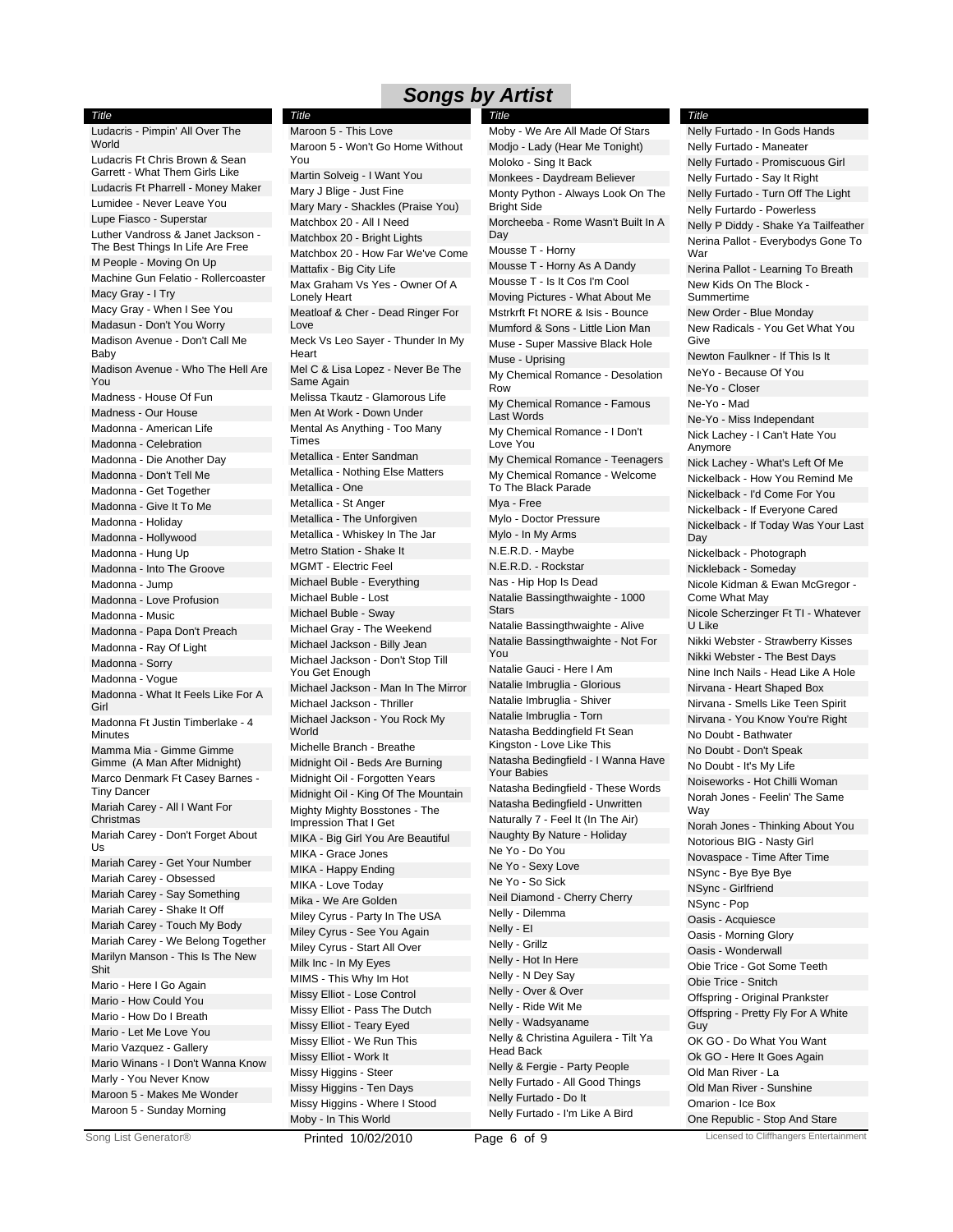*Title*

*Title* Operator Please - Get What You Want Operator Please - Just A Song About Ping Pong Operator Please - Leave It Alone Operator Please - Two For My Seconds Orianthi - According To You Outkast - Ghettomusik Outkast - Hey Ya Outkast - Morris Brown Outkast - Roses Outkast - The Way You Move Owl City - Fireflies P Diddy - Come To Me P Diddy - Last Night P Diddy - Let's Get Ill P Diddy - Tell Me P Diddy & Usher - I Need A Girl Panic At The Disco - But It's Better If You Do Panic At The Disco - I Write Sins Panic At The Disco - Lying Is The Most Fun Panic At The Disco - New Perspective Panic At The Disco - Nine In The Afternoon Paramore - Decode Paris Hilton - Nothing In This World Paris Hilton - Stars Are Blind Pat Benetar - Love Is A Battlefield Paul Johnson - Get Get Down Paul Kelly - Darling It Hurts Paul Kelly - Somewhere In The City Paul Mac - Just The Thing Paul Mac - Love Declaration Paul Mac - The Sound Of Breaking Up Paul Oakenfold - Faster Kill Pussycat Paul Simon - You Can Call Me Al Paul The Chief Harragon - That's Gold Paula Deanda - Walk Away Paulini - Rough Day Paulini - We Can Try Pearl Jam - I Am Mine Pearl Jam - The Fixer Pet Shop Boys - It's A Sin Pet Shop Boys - Where The Streets Have No Name Pete Murray - Bail Me Out Pete Murray - Better Days Pete Murray - Class A Pete Murray - Opportunity Pete Murray - Please Pete Murray - So Beautiful Peter Gabriel - Sledgehammer Peter Pablo - Freek A Leek Pharrell - Frontin' Pharrell Ft Kanye West - Number 1 Pharrell Williams - Can I Have It Like That Phil Collins - In The Air Tonight Phrase - Catch Phrase

Pink - Dear Mr President Pink - Feel Good Time Pink - Funhouse Pink - Get The Party Started Pink - God Is A DJ Pink - I Don't Believe You Pink - Just Like A Pill Pink - Last To Know Pink - Leave Me Alone Im Lonely Pink - Most Girls Pink - Nobody Knows Pink - Please Don't Leave Me Pink - Stupid Girl Pink - Trouble Pink - U + Ur Hand Pink - Who Knew Pink Floyd - Another Brick In The Wall Pink Floyd - Us & Them Pitbull - Hotel Room Service Pitbull - I Know You Want Me Pixie Lott - Boys And Girls Pixie Lott - Mama Do Plain White Ts - Hey Delilah Plain White Ts - Pictures Of You Planet Funk - Who Said Plies Ft Akon - Hypnotised Plies Ft Ne Yo - Bust It Baby Pt 2 PM Dawn - Set Adrift On Memory Bliss Pnau - Baby POD - Boom POD - Youth Of The Nation Pointer Sisters - I'm So Excited Police - Don't Stand So Close To Me Police - Every Breath You Take Powderfinger - All Of The Dreamers Powderfinger - Lost And Running Powderfinger - Love Your Way Powderfinger - My Happiness Powderfinger - Nobody Sees Powderfinger - On My Mind Powderfinger - Sunsets Powderfinger - The Day You Come Powderfinger - Wishing On The Same Moon Pretenders - Don't Get Me Wrong Pretty Ricky - Your Body Prima J - Rockstar Prince - Kiss Prince - Musicology Prince - Purple Rain Princess Superstar - Perfect Prodigy - Breathe Puddle Of Mud - Psycho Puddle Of Mudd - Away From Me Puff Daddy & Faith Evans - I'll Be Missing You Pussycat Dolls - Beep Pussycat Dolls - Buttons Pussycat Dolls - I Don't Need A Man Pussycat Dolls - Stickwitu Pussycat Dolls - Wait A Minute Q-Tip - Gettin Up *Title* Phrase - Face It

R Kelly - Ignition R Kelly - Im A Flirt R Kelly - Thoia Thoing R Kelly Ft Usher - Same Girl Rage Against The Machine - Killing In The Name Of Rage Against The Machine - Renegades Of Funk Ram Jam - Black Betty Random - Put Your Hand Up Randy Travis - Look Heart No Hands Red Hot Chili Peppers - Breaking The Girl Red Hot Chili Peppers - Californication Red Hot Chili Peppers - Dani **California** Red Hot Chili Peppers - Fortune Faded Red Hot Chili Peppers - Give It Away Red Hot Chili Peppers - Hump De Bump Red Hot Chili Peppers - Snow Hey Oh Red Hot Chili Peppers - Soul To Squeeze Red Hot Chili Peppers - Tell Me Baby Red Hot Chili Peppers - The Zephyr Song Red Hot Chili Peppers - Under The Bridge Rednex - Cotton Eye Joe Regurgitator - The Song Formally Known As REM - All The Way To Reno REM - Losing My Religion Rembrants - I'll Be There For You Renee Cassar - It's Not You Rhianna - If Its Lovin' That You Want Ricki Lee - Hell No Ricky Martin - I Don't Care Ricky Martin - Livin' La Vida Loca Ricky Martin - She Bangs Rihanna - Dont Stop The Music Rihanna - Pon De Replay Rihanna - Russian Roulette Rihanna - Shut Up And Drive Rihanna - SOS Rihanna - Unfaithful Rihanna - We Ride Rihanna And Neyo - Hate That I Love You Rihanna Ft Jay Z - Umbrella Rob Mills - Miss Vanity Rob Thomas - Ever The Same Rob Thomas - Her Diamonds Rob Thomas - Little Wonders Rob Thomas - This Is How A Heart Breaks Robbie Williams - Advertising Space Robbie Williams - Angels Robbie Williams - Bodies Robbie Williams - Come Undone Robbie Williams - Feel Queens Of The Stone Age - Little Sister

Robbie Williams - Misunderstood Robbie Williams - Radio Robbie Williams - Rock DJ Robbie Williams - Rudebox Robbie Williams - Sexed Up Robbie Williams - Shes Madonna Robbie Williams - Something **Beautiful** Robbie Williams - Tripping Robbie Williams - We Are The Champions Robbie Williams & Nicole Kidman - Something Stupid Robert Palmer - Addicted To Love Robyn - Konichiwa Bitches Rod Stewart - Do Ya Think I'm Sexy Roger Sanchez - Another Chance Roger Sanchez - Lost Roger Sanchez - Turn On The Music Rogue Traders - Don't You Wanna Feel Rogue Traders - I Never Liked You Rogue Traders - In Love Again Rogue Traders - Love Is A War Rogue Traders - Voodoo Child Rogue Traders - Watching You Rogue Traders - Way To Go Rogue Traders - We're Coming Home Rogue Traders - What You're On Ronan Keating - Last Thing On My Mind Ronan Keating - Life Is A Rollercoaster Ronan Keating - Lovin' Each Day Room 5 - Make Luv Roxanne - Sexy Original Roy Orbison - You Got It Run DMC - It's Like That Rupee - Tempted To Touch Ryan Cabrera - On The Way Down S Club 7 - Don't Stop Movin' Sade - Smooth Operator Saffron Hill - My Love Is Always Salt N Pepa - Let's Talk About Sex Salt N Pepa - Push It Samantha Mumba - Gotta Tell You Sandi Thom - What If I'm Right Sandi Thom - Wish I Was A Punk Rocker Santana - Just Feel Better Santana & Chad Kroeger - Into The **Night** Santana & Michelle Branch - The Game Of Love Santana & Rob Thomas - Smooth Sara Bareilles - Bottle It Up Sara Bareilles - Love Song Sarah McLeod - Private School Kid Sash - Adelante Savage - Moonshine Savage - They Don't Know Saving Abel - Addicted Scandul Us - Me Myself & I Schnappi - Das Kleine Krokadil *Title* Robbie Williams - Lovelight

Song List Generator® **Printed 10/02/2010** Page 7 of 9 Licensed to Cliffhangers Entertainment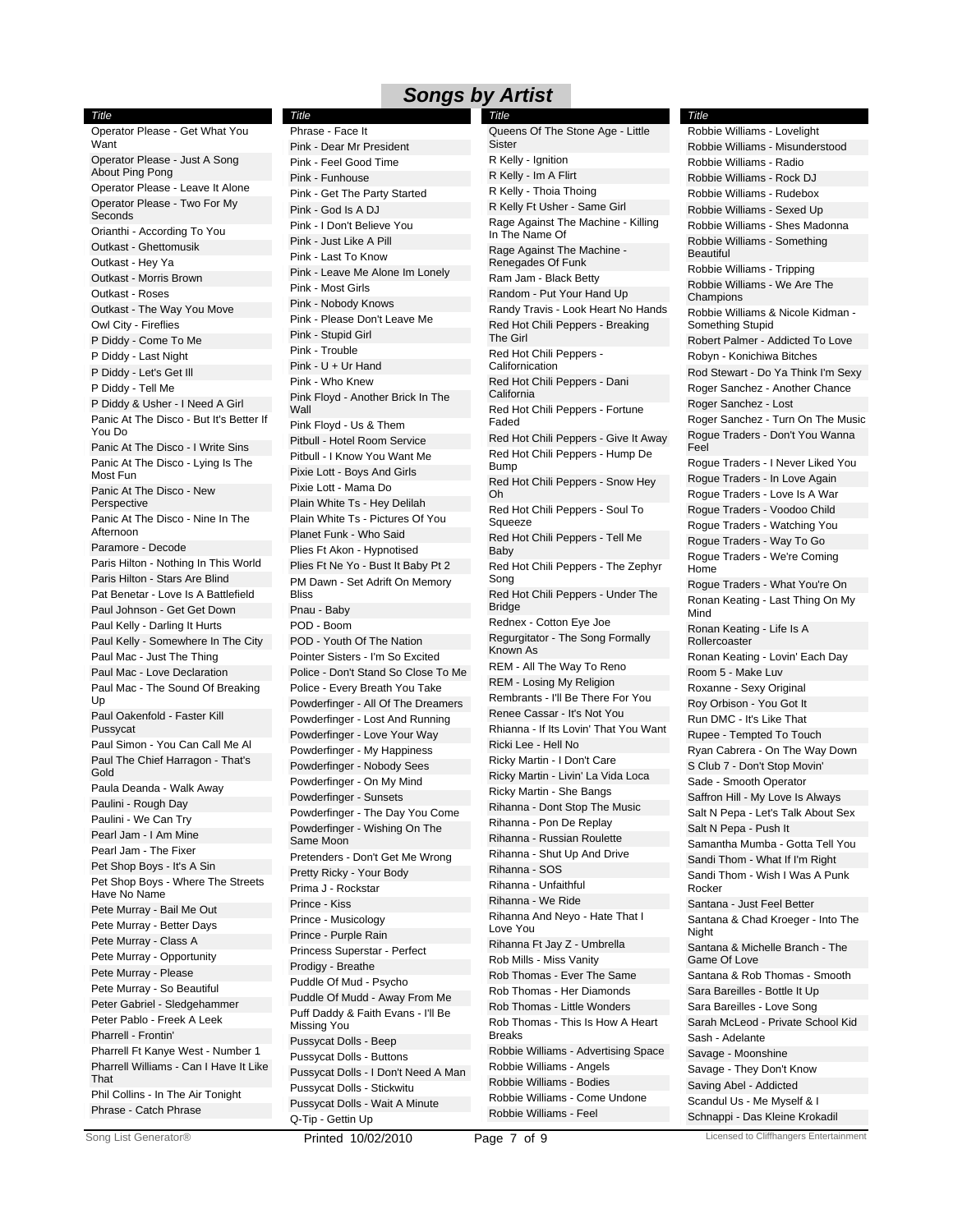*Title*

*Title*

Schnappi - Ein Lama In Yokohama Scissor Sisters - Don't Feel Like Dancin' Scissor Sisters - Kiss You Off Scissor Sisters - She's My Man Scooter - Behind The Cow Scooter - Nessaja Scooter - The Logical Song Scott Cain - Moving On Screaming Jets - Better Scribe - Fresh Scribe - Say It Again Seal - Amazing Sean Kingston - Beautiful Girls Sean Kingston - Fire Burning Sean Kingston - Me Love Sean Kingston - Take You There Sean Kingston Ft The Dey & Juelz Santana - Theres Nothin Sean Paul - Get Busy Sean Paul - So Fine Sean Paul - Temperature Sean Paul - We Be Burnin' Sean Paul - When You Gonna Give It Up Seany B - B Good 2 Me Selwyn - Boomin' Selwyn - Buggin' Me Selwyn - Way Loves Supposed To Be Sergio Mendes - Nas Que Nada Sesa - Like This Like That Shaggy - Angel Shaggy - Bonafide Girl Shaggy - Hey Sexy Lady Shaggy - It Wasn't Me Shaggy - Luv Me Luv Me Shakaya - Are You Ready Shakaya - Stop Calling Me Shakaya - The Way You Make Me Feel Shakira - Don't Bother Shakira - Objection (Tango) Shakira - She Wolf Shakira - Underneath Your Clothes Shania Twain - I'm Gonna Getcha Good Shania Twain - I'm Outta Here Shania Twain - Man I Feel Like A Woman Shania Twain - That Don't Impress Me Much Shannon Noll - Dont Give Up Shannon Noll - Drive Shannon Noll - Learn To Fly Shannon Noll - Lift Shannon Noll - Lonely Shannon Noll - Loud Shannon Noll - Now I Run Shannon Noll - Shine Shannon Noll - What About Me Shea Fisher - Don't Chase Me Sheryl Crow - All I Wanna Do Shinedown - Second Chance Shontelle - T-Shirt

Short Stack - Princess Short Stack - Shimmy A Go Go Sidney Samson - Riverside Silverchair - Anthem For The Year 2000 Silverchair - Freak Silverchair - If You Keep Losing Sleep Silverchair - Reflections Of A Sound Silverchair - Straight Lines Silverchair - Tomorrow Silverchair - World Upon Your **Shoulders** Simple Plan - Addicted Simple Plan - Crazy Simple Plan - Save You Simple Plan - Shut Up Simple Plan - Untitled (How Can This Happen To Me) Simple Plan - Welcome To My Life Simple Plan - When Im Gone Sinead O'Connor - Nothing Compares 2 U Sisqo - Thong Song Sister Sledge - We Are Family Skyhooks - Jukebox In Siberia Slim Dusty - Pub With No Beer Slim Dusty - Ringer From The Top End Slim Dusty - We've Done Us Proud Slinkee Minx - Summer Rain Smashing Pumpkins - Tarantula Smashing Pumpkins - Tonight **Tonight** Smashmouth - I'm A Believer Smashmouth - Walkin' On The Sun Sneaky Sound System - I Love It Snoop Dogg - Beautiful Snoop Dogg - Sensual Seduction Snoop Dogg - That's That Snoop Dogg - Vato Snoop Dogg Ft The Dream - Gangsta Luv Snow Patrol - Chasing Cars Snow Patrol - Take Back The City Soft Cell - Tainted Love Sophie Ellis Baxter - Get Over You Sophie Ellis Bextor - Catch You Sophie Ellis Bextor - Me And My Imagination Sophie Monk - Get The Music On Soulja Boy - Crank Dat Soulja Boy Tell 'em - Donk Souljah Boy - Yahhh Report Card Soundgarden - Black Hole Sun Space Cowboy - Falling Down Spice Girls - Headlines Spiderbait - Black Betty Spiderbait - Calypso Spiller - Groovejet Split Enz - Six Months In A Leaky Boat Stacie Orrico - I'm Not Missing You Stacie Orrico - Stuck Stacy Orrico - So Simple Shop Boyz - Party Like A Rockstar

Star Sailor - Four To The Floor Stardust - Music Sounds Better With You Stargirls - Star Girls From Planet Groove Starship - We Built This City Status Quo - Whatever You Want Stephanie McIntosh - Do I Say Sorry First Stephanie McIntosh - Mistake Stereophonics - Dakota Steve Angello & Laidback Luke Ft Robin - Show Me Love Steve Aoki - I'm In The House Steve Earle - Copperhead Road Steve Harley & Cocknet Rebel - Make Me Smile Steve Miller - Abracadabra Stevie Wonder - Happy Birthday Stray Cats - Runaway Boys Style Council - Shout To The Top Sugababes - About You Now Sugababes - Get Sexy Sugababes - Push The Button Sugababes - Red Dress Sugababes - Ugly Sugar Ray - Mr Bartender Sum 41 - Underclass Hero Sunblock - I'll Be Ready Sunset Strippers - Falling Star Supermen Lovers - Starlight Survivor - Eye Of The Tiger Suzanne Vega - Luka Suzi Quatro - Devil Gate Drive Switchfoot - Meant To Live System Of A Down - Aerial System Of A Down - Boom System Of A Down - Toxicity T I Ft Justin Timberlake - Dead & Gone T I Ft Mary J Blige - Remember Me T I Ft Rihanna - Live Your Life T Pain Ft Akon - Bartender T.A.T.U. - Not Gonna Get Us T2 Ft Jodie - Heartbroken Talking Heads - Wild Wild Life Tammin - Pointless Relationship Taylor Swift - Fifteen Taylor Swift - You Belong With Me Technotronic - Pump Up The Jam Ted Mulry Gang - Jump In My Car Teddy Gieger - For You I Will Tenacious D - Tribute Tenacious D - Wonderboy Thalia - I Want You The 411 - Dumb The All American Rejects - It Ends **Tonight** The Animals - House Of The Rising Sun The Ataris - Boys Of Summer The Bangles - Eternal Flame The Beach Boys - Good Vibrations The Bee Gees - Stayin' Alive *Title* Staind - It's Been A While

#### The Blues Brothers - Shake Your **Tailfeather** The Cardigans - Lovefool The Cars - Drive The Cars - You Might Think I'm Crazy The Cat Empire - Hello The Chemical Brothers - Do It Again The Chemical Brothers - Salmon Dance The Clash - Rock The Casbah The Clash - Should I Stay Or Should I Go The Darkness - Growing On Me The Darkness - Love Is Only A Feeling The Darkness - One Way Ticket The Dissociatives - Somewhere Down The Barrel The Doors - Break On Through The Doors - Light My Fire The Doors - Love Me Two Times The Eagles - Hotel California The Eagles - I Can't Tell You Why The Escape Club - Wild Wild West The Fray - How To Save A Life The Fray - Over My Head The Fray - She Is The Fray - You Found Me The Game - Hate It Of Love It The Game - How We Do The Game - It's Ok The Game - Lets Ride The Game Ft Kanye West - Wouldnt Get Far The Game Ft Keyshia Cole - Games Pain The Get Up Mob - From Little Things Big Things Grow The Hoosiers - Worried About Ray The Ian Carey Project - Get Shaky The Jacksons - Blame It On The Boogie The Jacksons - Can You Feel It The Jam - A Town Called Malice The Judds - Giva A Little Love The Killers - Bones The Killers - Human The Killers - Mr Brightside The Killers - Read My Mind The Killers - Somebody Told Me The Killlers - When We Were Young The Knack - My Sharona The Kooks - Sway The Last Goodnight - Pictures Of You The Lemonheads - Mrs Robinson The Living End - Nothing Last Forever The Living End - Pictures In The Mirror The Living End - Rising Sun The Living End - Wake Up The Living End - Whats On Your Radio *Title* The Black Eyed Peas - Meet Me Halfway

**Printed 10/02/2010 Page 8 of 9 Licensed to Cliffhangers Entertainment** Cong List Generator® **Printed 10/02/2010** Page 8 of 9